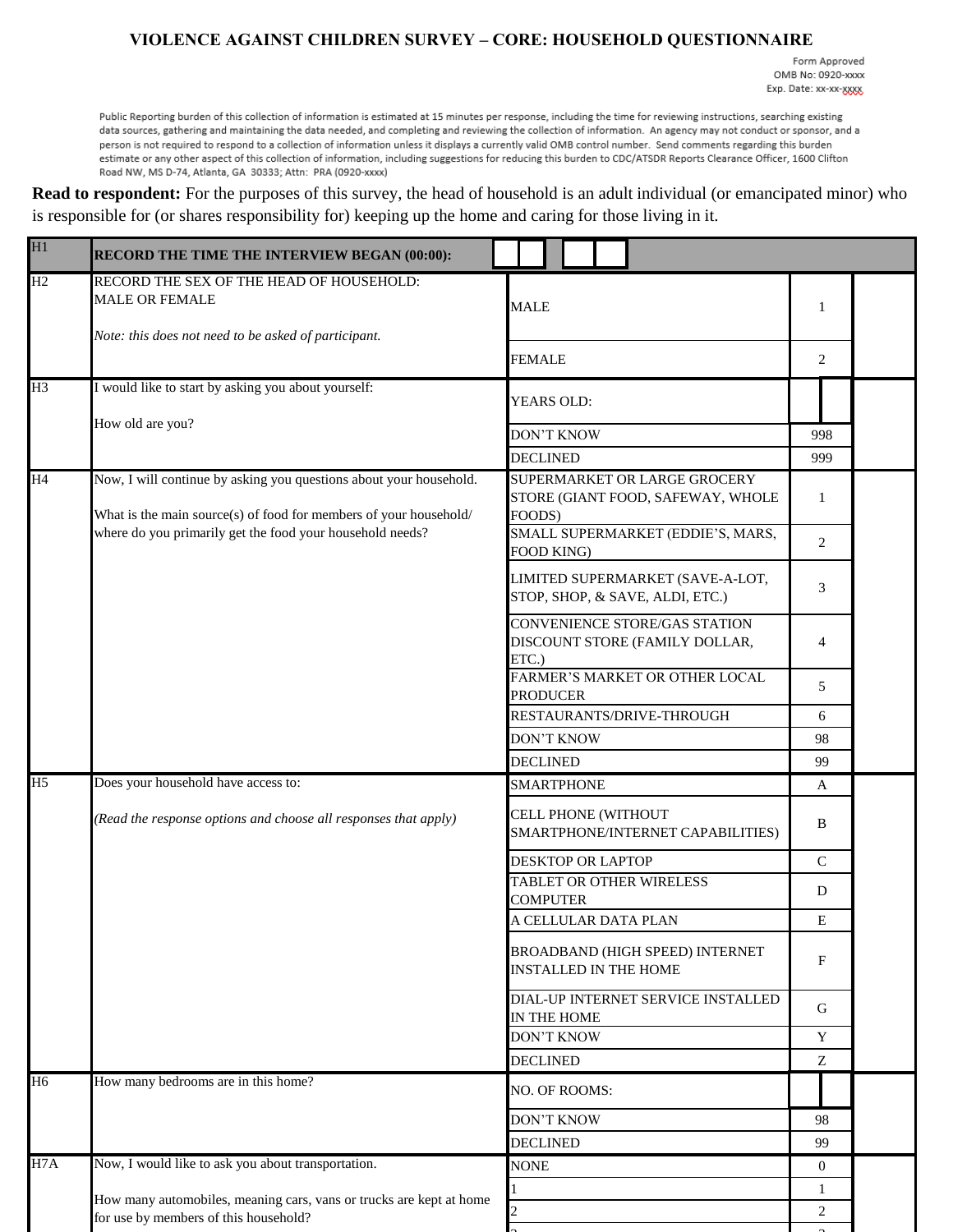|     |                                                                                                                                   | 5 OR MORE                       | 5              |                 |
|-----|-----------------------------------------------------------------------------------------------------------------------------------|---------------------------------|----------------|-----------------|
|     |                                                                                                                                   | <b>DON'T KNOW</b>               | 98             |                 |
|     |                                                                                                                                   | <b>DECLINED</b>                 | 99             |                 |
| H7B | What mode(s) of transportation do most members of this household                                                                  | CAR, TRUCK OR VAN               | A              |                 |
|     | typically use for daily activities?                                                                                               | <b>BUS</b>                      | $\, {\bf B}$   |                 |
|     | (Choose all responses that apply)                                                                                                 | TRAIN/SUBWAY/COMMUTER RAIL      | $\mathbf C$    |                 |
|     |                                                                                                                                   | TAXI, UBER, OR LYFT             | D              |                 |
|     |                                                                                                                                   | MOTORCYCLE OR MOTORIZED SCOOTER | E              |                 |
|     |                                                                                                                                   | <b>BICYCLE</b>                  | F              |                 |
|     |                                                                                                                                   | <b>WALK</b>                     | G              |                 |
|     |                                                                                                                                   | OTHER (SPECIFY):                | X              |                 |
|     |                                                                                                                                   | <b>DON'T KNOW</b>               | $\mathbf Y$    |                 |
|     |                                                                                                                                   | <b>DECLINED</b>                 | Z              |                 |
| H8  | Does any member of this household have a bank account at a bank,                                                                  | <b>YES</b>                      | $\mathbf{1}$   |                 |
|     | credit union or online?                                                                                                           | NO                              | 2              |                 |
|     |                                                                                                                                   | DON'T KNOW                      | 98             |                 |
|     |                                                                                                                                   | <b>DECLINED</b>                 | 99             |                 |
| H9  | Does anyone in the household receive financial assistance from a                                                                  | <b>YES</b>                      | 1              |                 |
|     | government program (e.g., Unemployment Insurance, Temporary<br>Assistance for Needy Families (TANF), Supplemental Security Income | N <sub>O</sub>                  | 2              |                 |
|     | $(SSI)$ ?                                                                                                                         | <b>DON'T KNOW</b>               | 98             |                 |
|     |                                                                                                                                   | <b>DECLINED</b>                 | 99             |                 |
| H10 | Does anyone in the household receive outside financial help from a non-YES                                                        |                                 | 1              |                 |
|     | government program, or does someone participate in a community based                                                              | N <sub>O</sub>                  | 2              |                 |
|     | program that provides income, such as micro finance, loan, or<br>community savings group?                                         | DON'T KNOW                      | 98             |                 |
|     |                                                                                                                                   | <b>DECLINED</b>                 | 99             |                 |
| H11 | In the past 12 months, how often would you say you or your family were VERY OFTEN                                                 |                                 | 1              |                 |
|     | worried or stressed out about having enough money to pay for meals?                                                               | <b>OFTEN</b>                    | 2              |                 |
|     | Would you say very often, often, sometimes, seldom, or never?                                                                     | <b>SOMETIMES</b>                | 3              |                 |
|     |                                                                                                                                   | SELDOM                          | $\overline{4}$ |                 |
|     |                                                                                                                                   | <b>NEVER</b>                    | 5              |                 |
|     |                                                                                                                                   | <b>DON'T KNOW</b>               | 98             |                 |
|     |                                                                                                                                   | <b>DECLINED</b>                 | 99             |                 |
| H12 | In the past 12 months, did you or any member of this household receive                                                            | <b>YES</b>                      | 1              |                 |
|     | benefits from the Food Stamp Program or SNAP (Supplemental<br>Nutrition Assistance Program)?                                      | NO                              | 2              |                 |
|     |                                                                                                                                   | DON'T KNOW                      | 98             |                 |
|     |                                                                                                                                   | <b>DECLINED</b>                 | 99             |                 |
| H13 | Now, I would like to ask you and your family's experiences with                                                                   | <b>YES</b>                      | $\mathbf{1}$   |                 |
|     | moving.                                                                                                                           |                                 |                |                 |
|     | Have you ever lived in another country?                                                                                           | NO                              | 2              |                 |
|     |                                                                                                                                   |                                 |                | H <sub>17</sub> |
|     |                                                                                                                                   |                                 |                |                 |
|     |                                                                                                                                   | <b>DON'T KNOW</b>               | 98             |                 |
|     |                                                                                                                                   | <b>DECLINED</b>                 | 99             |                 |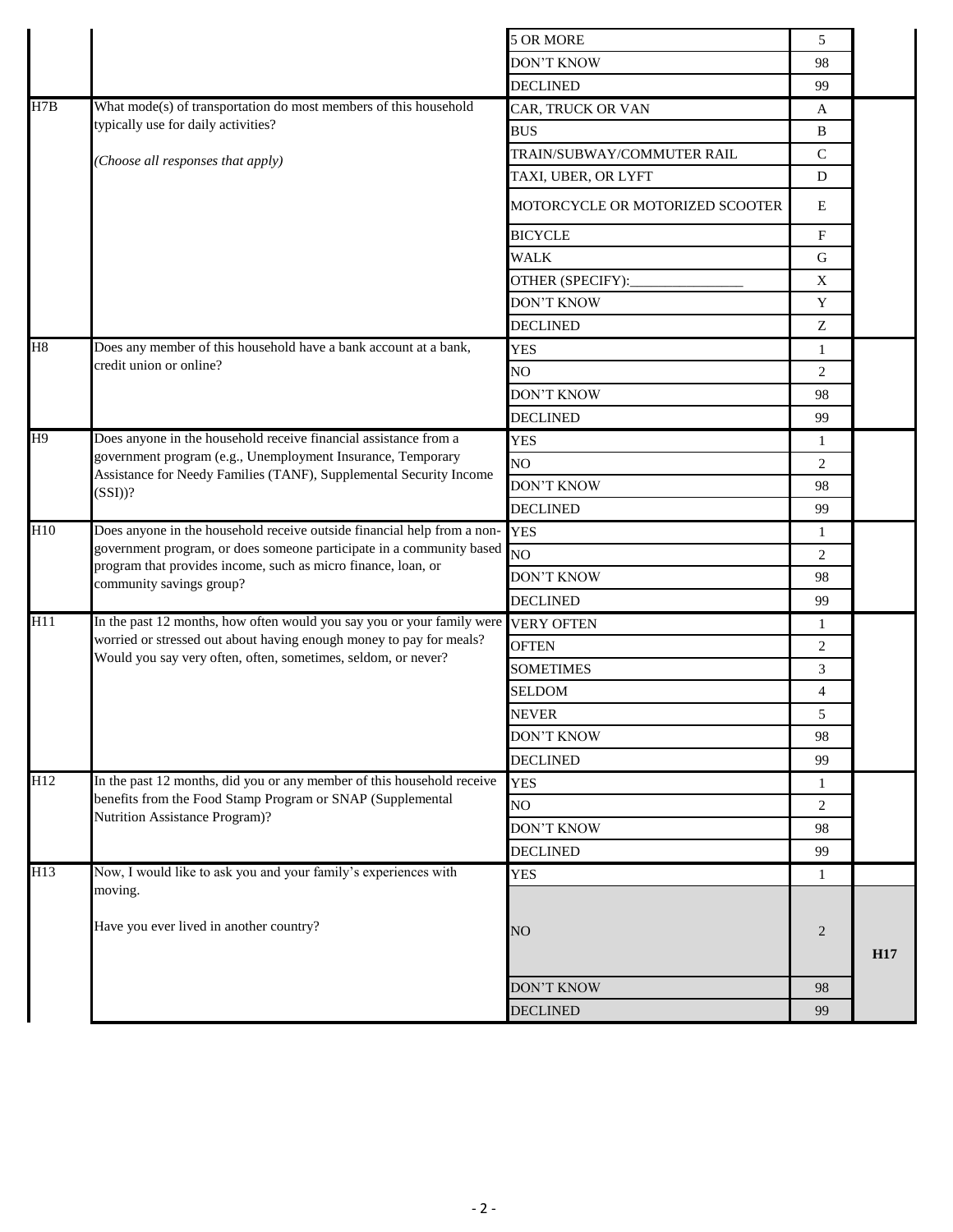| H14                                  | What were the main reasons for you living in another country?                     | <b>BORN ABROAD</b>                            | A              |            |
|--------------------------------------|-----------------------------------------------------------------------------------|-----------------------------------------------|----------------|------------|
|                                      | Choose all responses that apply)                                                  | <b>FAMILY REASONS</b>                         | B              |            |
|                                      |                                                                                   | <b>ECONOMIC / WORK</b>                        | $\mathsf{C}$   |            |
|                                      |                                                                                   | FORCED BY VIOLENCE IN THE FAMILY              | D              |            |
|                                      |                                                                                   | FORCED BY VIOLENCE IN THE<br><b>COMMUNITY</b> | E              |            |
|                                      |                                                                                   | FORCED BY NATURAL DISASTER                    | F              |            |
|                                      |                                                                                   | FORCED BY OTHER CIRCUMSTANCES                 | G              |            |
|                                      |                                                                                   | <b>DON'T KNOW</b>                             | Y              |            |
|                                      |                                                                                   | <b>DECLINED</b>                               | Z              |            |
| H15                                  | Did you live in the United States prior to living in another country?             | <b>YES</b>                                    | $\mathbf{1}$   |            |
|                                      |                                                                                   | N <sub>O</sub>                                | 2              |            |
|                                      |                                                                                   | DON'T KNOW                                    | 98             |            |
|                                      |                                                                                   | <b>DECLINED</b>                               | 99             |            |
| H16                                  | What were the main reasons for moving from another country to here?               | <b>FAMILY REASONS</b>                         | A              |            |
|                                      | Choose all responses that apply)                                                  | <b>ECONOMIC / WORK</b>                        | B              |            |
|                                      |                                                                                   | FORCED BY VIOLENCE IN THE FAMILY              | $\mathbf C$    |            |
|                                      |                                                                                   | FORCED BY VIOLENCE IN THE<br><b>COMMUNITY</b> | D              |            |
|                                      |                                                                                   | FORCED BY NATURAL DISASTER                    | $\mathbf E$    |            |
|                                      |                                                                                   | FORCED BY OTHER CIRCUMSTANCES                 | F              |            |
|                                      |                                                                                   | <b>DON'T KNOW</b>                             | Y              |            |
|                                      |                                                                                   | <b>DECLINED</b>                               | Z              |            |
| H17                                  | Have you ever lived in another state?                                             | <b>YES</b>                                    | 1              |            |
|                                      |                                                                                   | NO                                            | 2              |            |
|                                      |                                                                                   |                                               |                |            |
|                                      |                                                                                   | DON'T KNOW                                    | 98             | <b>H19</b> |
|                                      |                                                                                   | <b>DECLINED</b>                               | 99             |            |
|                                      | What were the main reasons for you moving from another state to here?             | <b>FAMILY REASONS</b>                         | A              |            |
|                                      |                                                                                   | <b>ECONOMIC / WORK</b>                        | B              |            |
|                                      | (Choose all responses that apply)                                                 | FORCED BY VIOLENCE IN THE FAMILY              | $\mathsf{C}$   |            |
|                                      |                                                                                   | FORCED BY VIOLENCE IN THE<br><b>COMMUNITY</b> | D              |            |
|                                      |                                                                                   | FORCED BY NATURAL DISASTER                    | Ε              |            |
|                                      |                                                                                   | FORCED BY OTHER CIRCUMSTANCES                 | F              |            |
|                                      |                                                                                   | <b>DON'T KNOW</b>                             | Y              |            |
|                                      |                                                                                   | <b>DECLINED</b>                               | Z              |            |
|                                      | ONLY FOR HOUSEHOLDS WITH 1 OR MORE RESIDENTS LESS THAN 18 YEARS, ELSE SKIP TO H23 |                                               |                |            |
|                                      | Now I will ask you about the health and wellness of the members of your YES       |                                               | 1              |            |
|                                      | household:                                                                        | N <sub>O</sub>                                | $\overline{2}$ |            |
|                                      | In the past year, have any of the adults in the household been ill for 3 or       | <b>DON'T KNOW</b>                             | 98             |            |
|                                      | more months?                                                                      | <b>DECLINED</b>                               | 99             |            |
|                                      | Within the past 5 years, has there been a death in the household?                 | <b>YES</b>                                    | 1              |            |
|                                      |                                                                                   | NO.                                           | $\overline{c}$ |            |
|                                      |                                                                                   | <b>DON'T KNOW</b>                             | 98             |            |
|                                      |                                                                                   | <b>DECLINED</b>                               | 99             |            |
| H18<br>H19<br>H <sub>20</sub><br>H21 | In the past 5 years, did you ever have to cut the size of the meals in your       | <b>YES</b>                                    | 1              |            |
|                                      | household because there was not enough food or money?                             | NO.<br><b>DON'T KNOW</b>                      | 2<br>98        |            |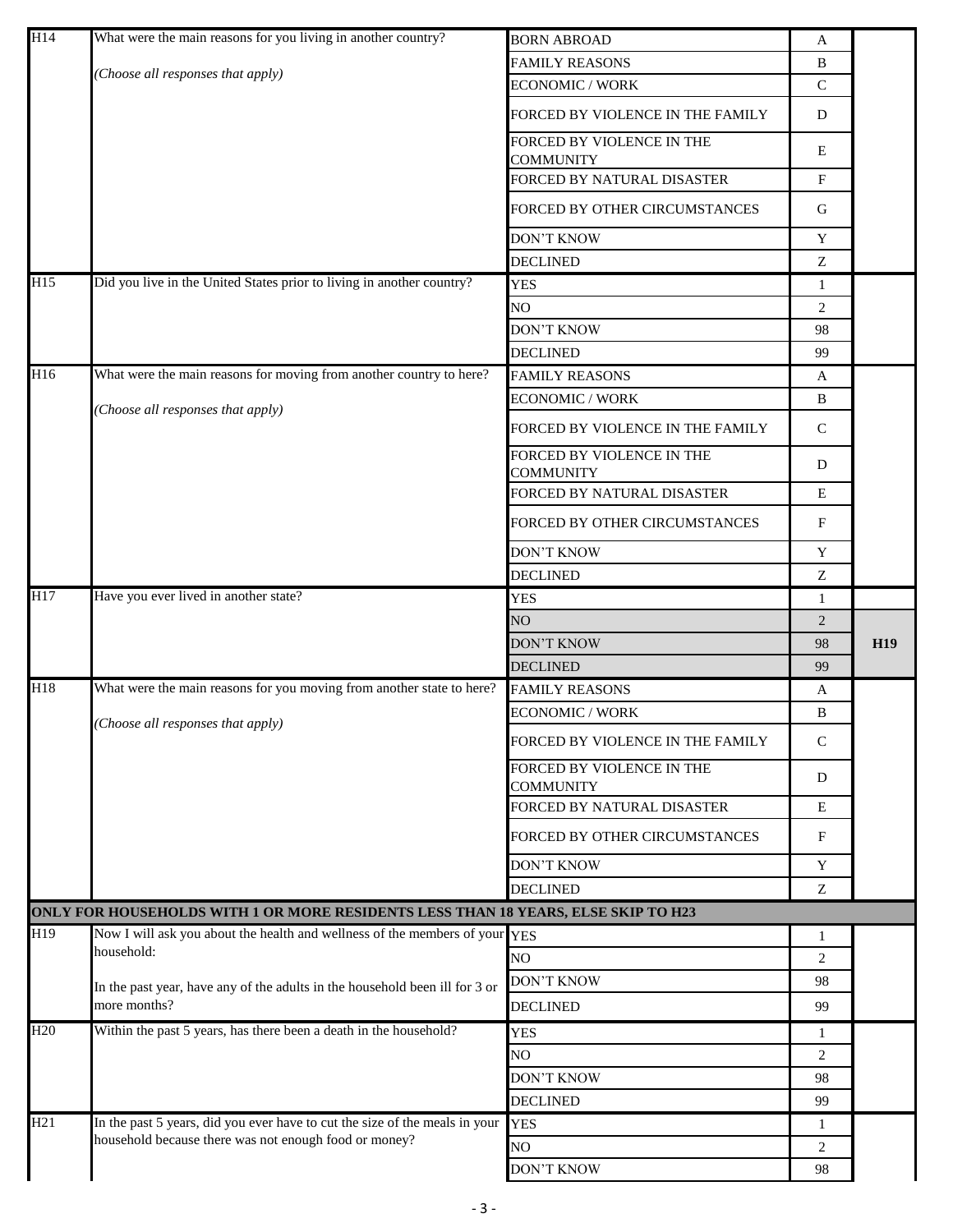|                 |                                                                                                                  | <b>DECLINED</b>                    | 99                            |  |
|-----------------|------------------------------------------------------------------------------------------------------------------|------------------------------------|-------------------------------|--|
| H <sub>22</sub> | In the past 5 years, did people in your household ever skip meals<br>because there was not enough food or money? | <b>YES</b>                         |                               |  |
|                 |                                                                                                                  | NO.                                | $\mathfrak{D}_{\mathfrak{p}}$ |  |
|                 |                                                                                                                  | <b>DON'T KNOW</b>                  | 98                            |  |
|                 |                                                                                                                  | <b>DECLINED</b>                    | 99                            |  |
|                 | ONLY ASKED IF PARTICIPANT HAS BEEN SELECTED AND IS LESS THAN 18 YEARS                                            |                                    |                               |  |
| H23             | Is the [AGE] year old [M/F] born on [DOB] currently living in this                                               | YES, PARENT IS SICK                |                               |  |
|                 | household because his/her own parent is sick, has died or has moved<br>away?                                     | YES, PARENT DIED                   | $\mathfrak{D}$                |  |
|                 |                                                                                                                  | YES, PARENT MOVED AWAY             | 3                             |  |
|                 |                                                                                                                  | YES, PARENT INCARCERATED           | $\overline{4}$                |  |
|                 |                                                                                                                  | YES, PARENT UNABLE TO PROVIDE CARE | 5                             |  |
|                 | NO.                                                                                                              | 6                                  |                               |  |
|                 |                                                                                                                  | DON'T KNOW                         | 98                            |  |
|                 |                                                                                                                  | <b>DECLINED</b>                    | 99                            |  |